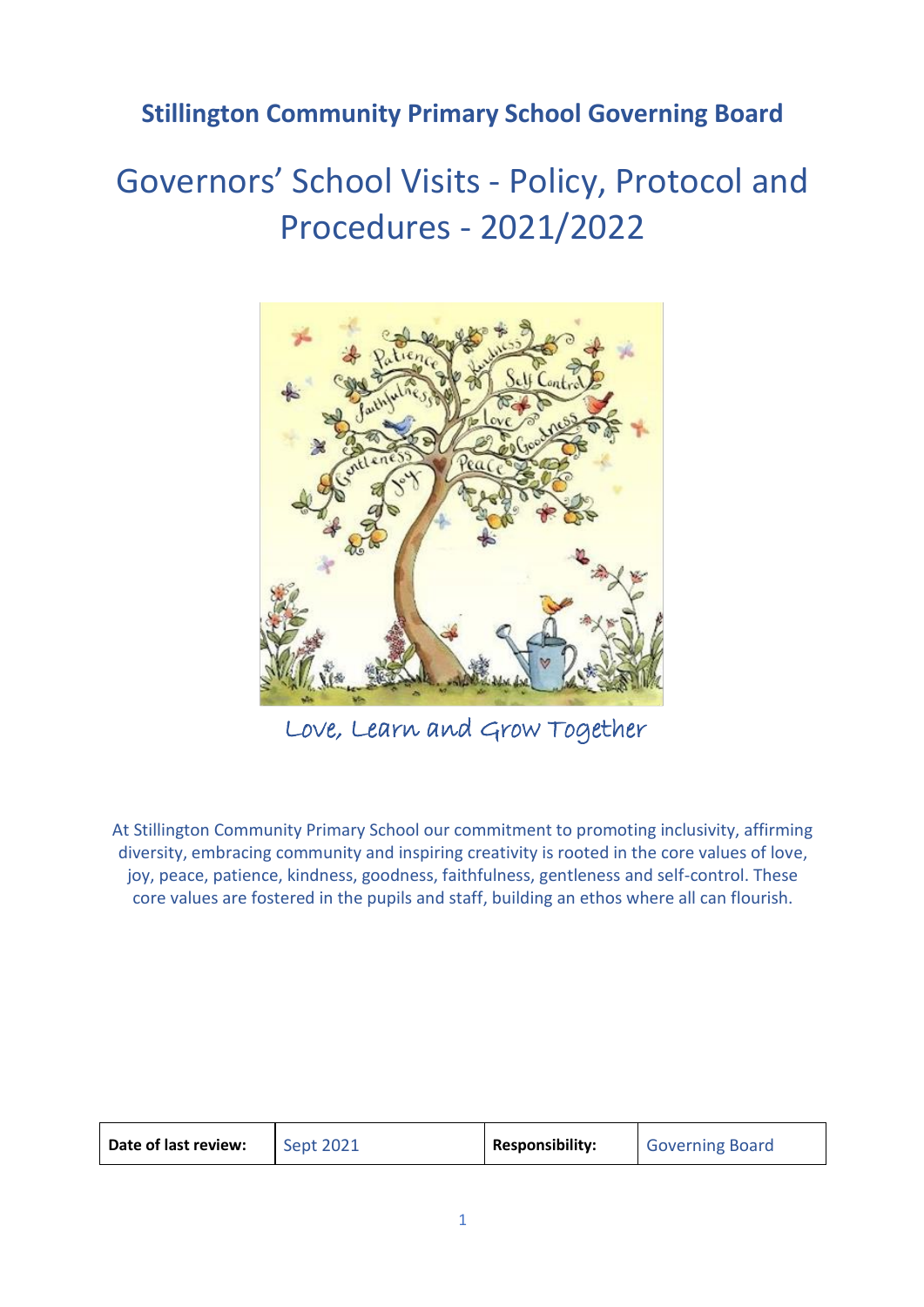## **Policy aims**

This policy aims to ensure that all governors/trustees understand:

- the purpose of monitoring visits
- the expectations for carrying out visits including preparation, expected conduct and reporting back to the governing board

## **Purpose of visits carried out by governors**

Monitoring visits provide governing boards with essential information about how their strategy is being implemented and how issues discussed at board level translate into the everyday life of the school.

Visiting school on a planned, regular basis allows governors to:

- better understand their school's strengths and areas for development
- determine if agreed policies and procedures are working in practice
- identify how resources are being used
- show staff and pupils that they are interested in the life, work and achievements of a school
- experience the culture and ethos of the school

School visits should:

- Have a clear focus, linked to strategic priorities and designated statutory governor roles and be timely, planned and on the approved monitoring schedule which is agreed by the full governing board (FGB)
- Be arranged with adequate notice through the Headteacher who will agree it with the relevant members of staff
- Be of value to the governing board which can be demonstrably evidenced to outside agencies e.g. Ofsted, HMI or the LA
- Include consideration of pupils with SEND and vulnerable pupils
- Include observations of the culture and ethos of the school

There may be opportunities to visit school on an informal basis, such as attending performances or events. Whilst these visits can be valuable, they are not a substitute for scheduled visits with a clear focus linked to strategic priorities.

## **The focus for school visits**

Monitoring visits should have a clear focus, linked to the school's strategic priorities and designated statutory governor roles. In practice, this means visits should focus on:

- strategic priorities and key policies agreed by the governing board
- the evaluation of progress: are the things people say are happening actually happening?
- seeking assurance that the needs of pupils are being met (such as safeguarding and SEND)

It is not the role of those governing to form judgements about the performance of school staff during visits and individuals should make every effort to avoid this impression. It would be inappropriate, therefore, for governors to: make judgements about the quality of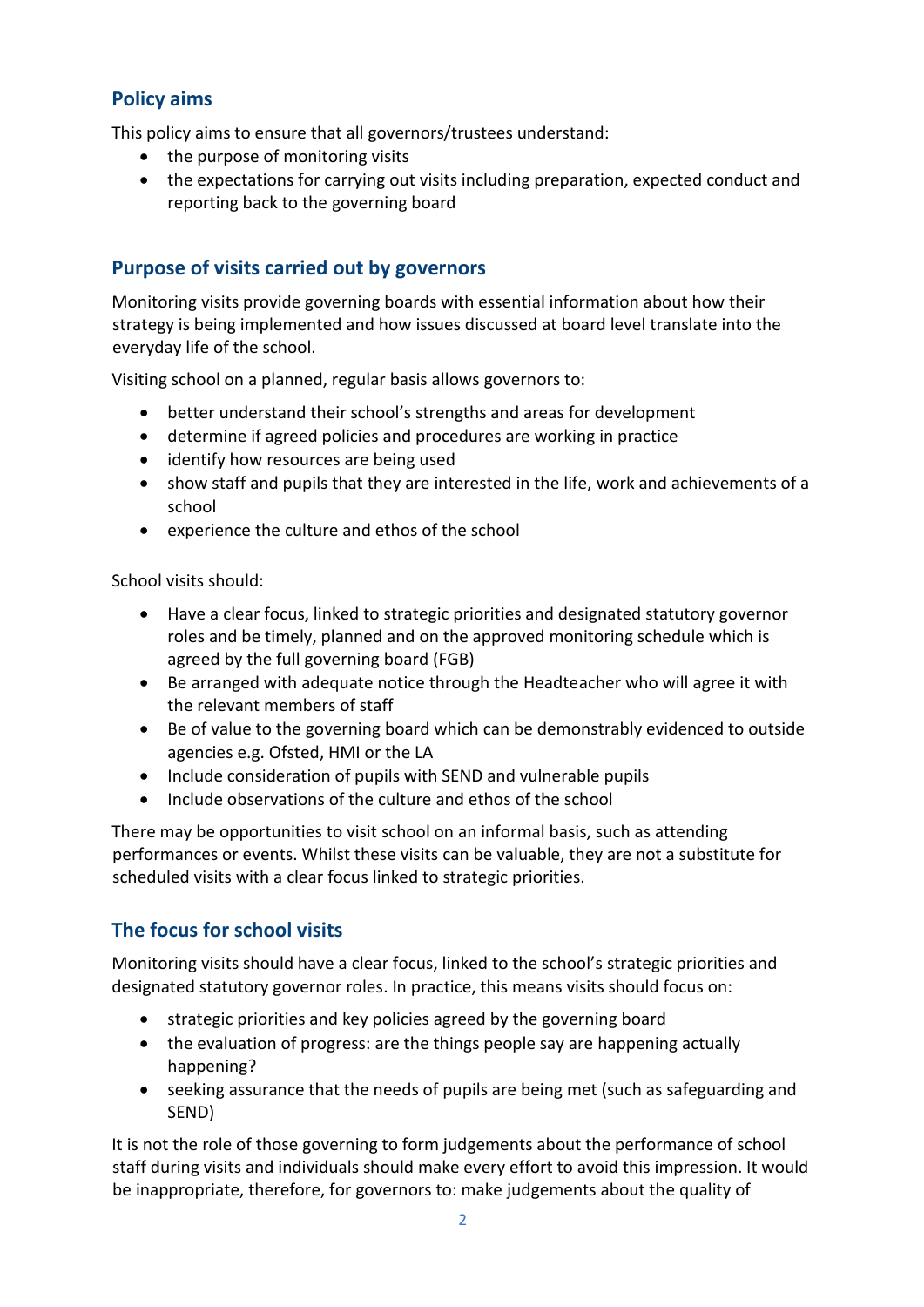teaching; report on the progress of individual children; pursue personal agendas; monopolize teachers' time; or arrive with inflexible, pre-conceived ideas.

## **Arranging and preparing for visits**

A schedule of visits should be agreed between the governing board, school leaders and relevant staff. This will help ensure that the timing of visits allows governors to see relevant activities.

In considering the monitoring schedule, Governors will have due regard to:

- Strategic milestones (things that the board expects to have happened) as outlined in the School Development Plan (SDP).
- How the visits schedule fits with the schedule of board and committee meetings, to allow for timely feedback and discussion.
- How to avoid visits clashing with important events and/or busy periods in school life.
- The workload implications for staff who are likely to be involved in the visits.
- The board's own capacity to fulfil the schedule: is it manageable?

Governors will undertake visits as agreed in the approved monitoring schedule **with an expectation that each Governor will visit the school once per term.** 

Governors are encouraged to prepare for their visit. This may include:

- reading and familiarising yourself with the governing board's protocol for visits and the expected conduct
- reading and familiarising yourself with the school's current policy for visitors (this is different from the governor visits policy) that includes relevant health, safety and safeguarding procedures
- reading the background information relating to the focus of the visit, such as relevant section(s) of the SDP, performance data, policies, stakeholder information
- clarifying the purpose of the visit with the head teacher and/or relevant member of staff
- confirming the visit schedule and activities

## **Conduct**

**Before the visit** Governors should:

- Arrange date and time of visit with Headteacher, who agree details with relevant members of staff, at least one week in advance.
- Agree the focus of the visit based on link or SDP responsibility
- Seek clarification of priority/link issues and actions relevant to focus of visit.
- Discuss the context of the activities to be observed with the Headteacher or lead teacher
- Agree their role within the activities

**During the visit** Governors should:

- arrive in good time and follow the school's procedures (such as signing in and producing identification)
- adopt a friendly approach that puts everyone at ease
- be respectful of the school at work and if you wish to take notes, check that those you are with are comfortable with this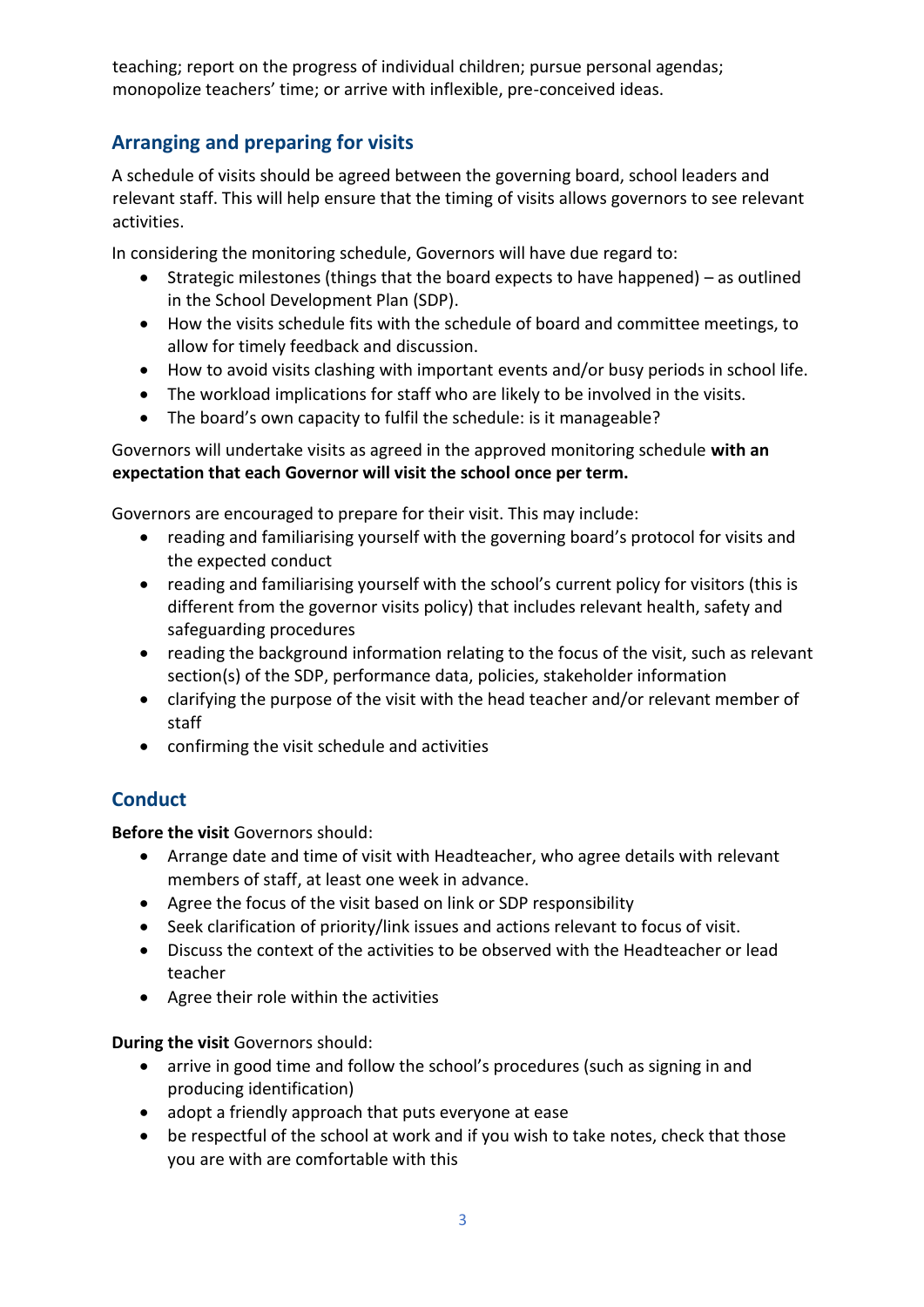- if you are taking notes, be clear with everyone that this is for feedback purposes and that you are not recording judgements (for example on the quality of their teaching)
- ask relevant questions that are closely linked to the purpose of your visit
- acknowledge the staff and pupils you meet

Governors are expected to behave in line with the governing board's code of conduct at all times, including the need to maintain confidentiality.

#### **Following the visit:**

Governors may wish to send a follow up message thanking everyone involved in supporting the visit for their time and assistance.

Governors undertaking visits will have the opportunity to discuss the visit, including any concerns, with the Headteacher immediately or soon after the visit.

Comments should be limited to the Headteacher and not with other staff or with parents.

### **Virtual visits**

School visits are an opportunity for governors to meet with staff, pupils and other stakeholders, helping them get to know the school and build relationships. However, there are circumstances where it may be appropriate and/or more convenient to carry out a virtual visit. This has been a necessary approach during the COVID-19 pandemic and has usually involved meeting with a member of staff and/or pupils by video conference.

When planning a schedule of visits, the governing board should be aware that, whilst some areas of focus lend themselves to virtual visits, this does not allow governors to readily experience school life, culture and ethos first-hand – it is not possible to carry out effective monitoring without regular in-person visits to the school site.

When planning a school visit, Governors should consider (with the Headteacher) whether a virtual or in-person visit would be the most practical and appropriate approach - with due regard to the prevailing circumstances at that time.

Virtual visits should be planned in much the same way as in-person visits and may include:

- virtual meetings or phone calls
- experiencing virtual school life (perhaps attending events like virtual assemblies)

## **Reporting back to the Board**

The impact of visits is increased when the learning is shared through structured feedback to the governing board.

As soon as possible following a visit, Governors should complete a 'Governor Visit Report' (*Appendix A*)

Governors should:

- Use neutral, collaborative language to describe what was observed
- Take care to not identify, by name, individual children or staff members
- Detail the agreed reasons for the visit and focus your report around this
- Consider asking an experienced governor for feedback on your report
- Send a draft of your report to the Headteacher **within one week** of your visit
- Once agreed, submit the final report to be included in the supporting papers for discussion in the next FGB meeting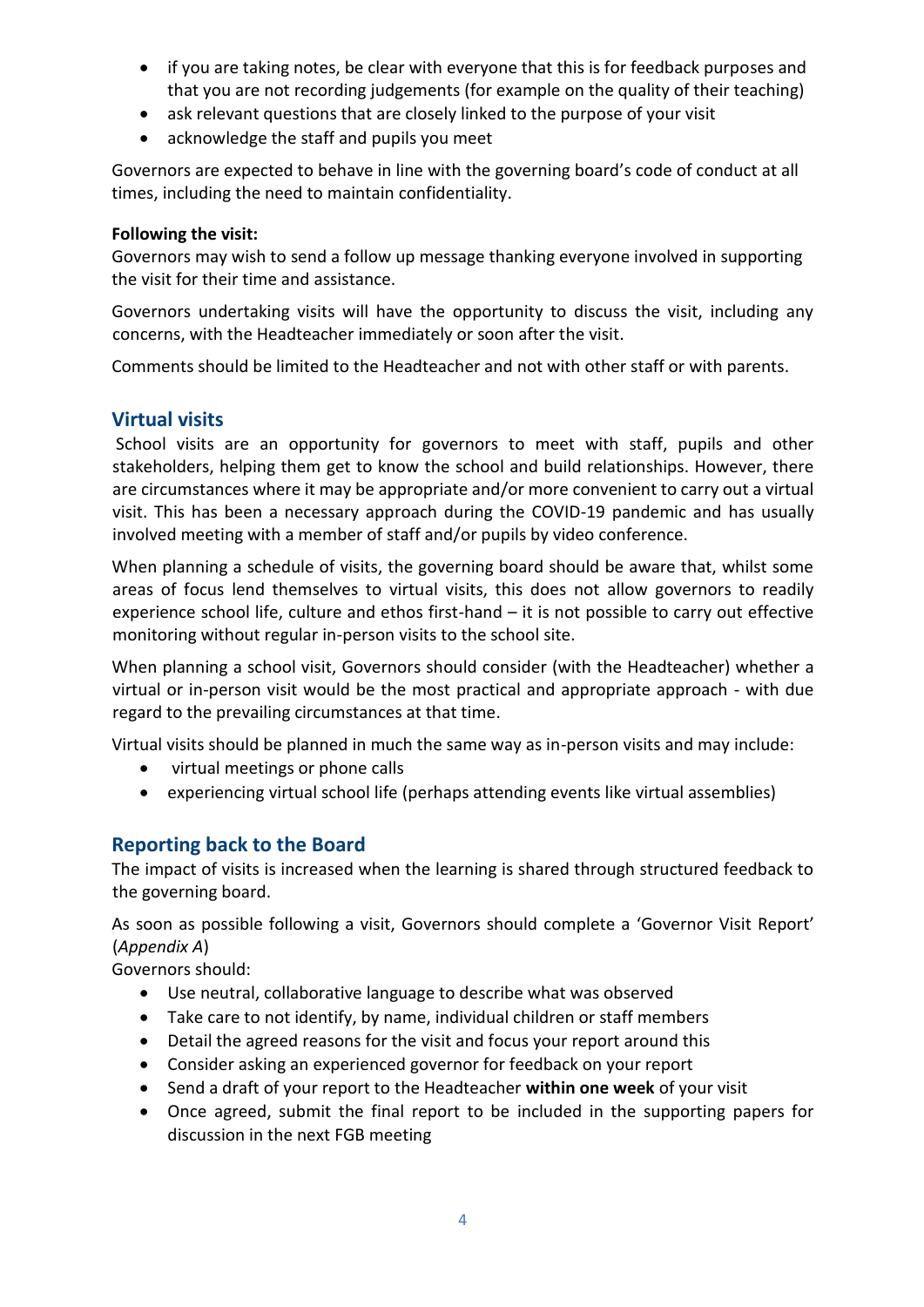• Be prepared to give oral feedback on the visit at a future board or committee meeting

## **Reviewing Governors' School Visits - Policy, Protocol and Procedures**

The Governing Board will review the School Visits Policy, Protocol and Procedure annually, alongside the GB Code of Conduct.

The Board will review the impact of their school visits when reviewing their policy, building lessons learned into future plans and considering:

- Are our visits proving useful?
- Are visits of value which can be demonstrably evidenced to outside agencies e.g. Ofsted, HMI or the LA?
- What benefits, particularly unexpected benefits, have come from our visits?
- Are we better informed and enabled to make sensible decisions?
- Is there anything we need to change about how visits are conducted, taking into account feedback from school staff?

The approved policy should be circulated to all staff and will be published on the school website.